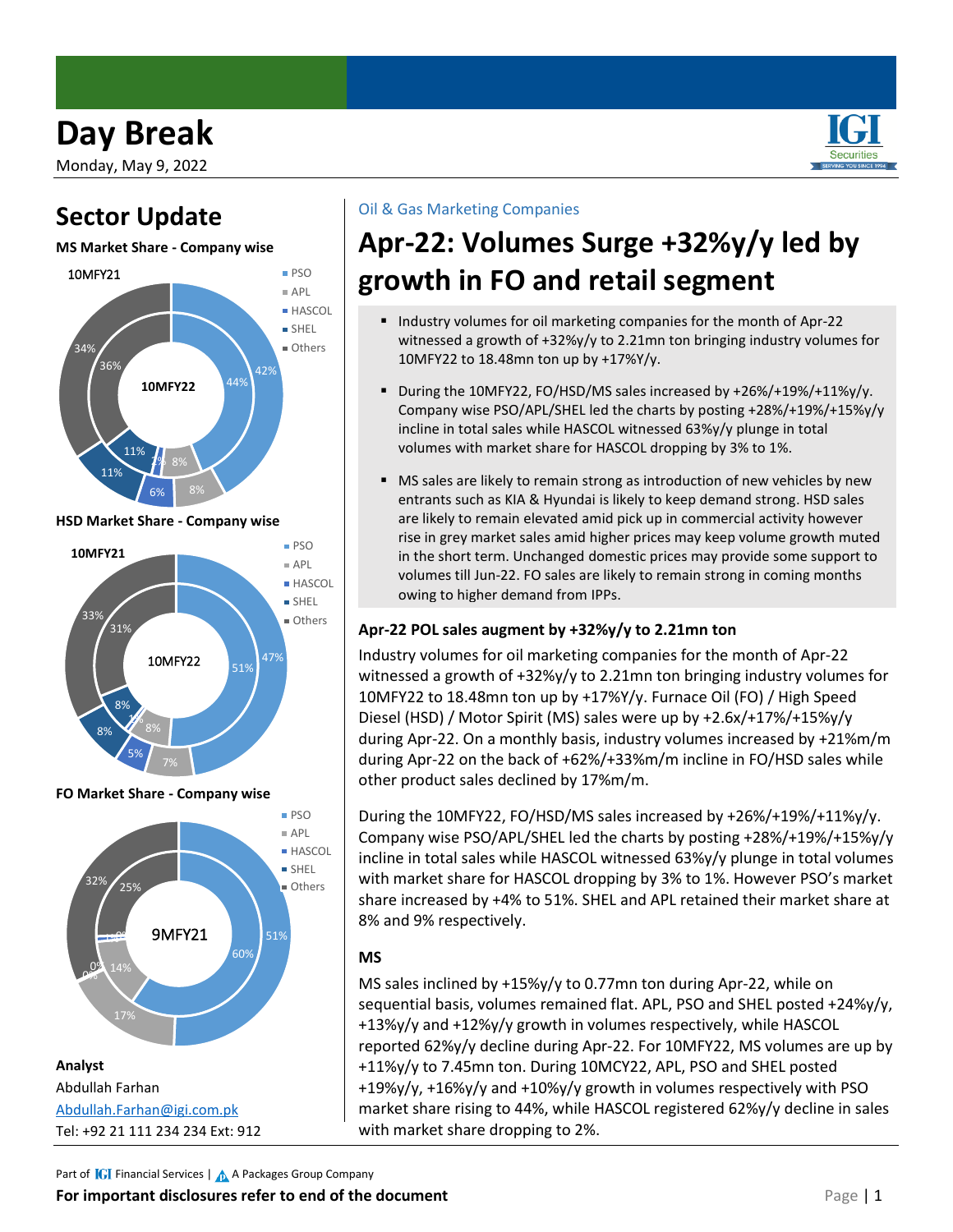

#### **HSD**

HSD sales increased by +17%y/y to 0.92mn ton in Apr-22, while on monthly basis volumes are up by +33%m/m. This brings total 10MFY22 sales at 7.31mn ton up by +19%Y/y. For 10MFY22, APL, PSO and SHEL led the charts with +40%y/y, +28%y/y and +20%y/y growth in sales with market share for PSO, SHEL and APL increasing to 51%, 8% and 8% respectively. HASCOL registered 75%Y/y decline in HSD volumes during 10MFY22 with market share coming down to 1% from 5% in 10MFY21.

#### **FO**

FO volumes increased by +2.6xy/y during Apr-22 to 0.46mn ton likely attributable to higher demand from IPPs compared to last year. Volumes are up by +62%m/m in Apr-22. As a result, total FO volumes are up by +26%y/y in 10MFY22 to 3.13mn ton. For 10MFY22, PSO reported +48%y/y incline in sales with PSO's market share increasing to 60% compared to 51% in 10MFY21.

| Exhibit: OMC's Monthly Sales Volume (Apr-22) |                |                          |        |                |        |                |                          |        |          |          |        |
|----------------------------------------------|----------------|--------------------------|--------|----------------|--------|----------------|--------------------------|--------|----------|----------|--------|
| 000'tons                                     | Apr-22         | Mar-22                   | m/m    | Apr-21         | y/y    | 4MCY22         | 4MCY21                   | y/y    | 10MFY22  | 10MFY21  | y/y    |
| Industry                                     |                |                          |        |                |        |                |                          |        |          |          |        |
| <b>MS</b>                                    | 771.3          | 773.6                    | 0%     | 671.3          | 15%    | 2,942.2        | 2,619.8                  | 12%    | 7,454.9  | 6,730.2  | 11%    |
| <b>HSD</b>                                   | 918.6          | 690.7                    | 33%    | 785.8          | 17%    | 2,941.5        | 2,414.7                  | 22%    | 7,306.9  | 6,161.6  | 19%    |
| FO                                           | 460.7          | 284.6                    | 62%    | 176.4          | 161%   | 1,227.8        | 856.0                    | 43%    | 3,129.2  | 2,480.2  | 26%    |
| Others                                       | 61.3           | 73.7                     | $-17%$ | 38.6           | 59%    | 261.9          | 182.0                    | 44%    | 593.1    | 453.1    | 31%    |
| Total                                        | 2,211.9        | 1,822.5                  | 21%    | 1,672.2        | 32%    | 7,373.3        | 6,072.4                  | 21%    | 18,484.1 | 15,825.1 | 17%    |
| <b>PSO</b>                                   |                |                          |        |                |        |                |                          |        |          |          |        |
| <b>MS</b>                                    | 339.0          | 337.7                    | 0%     | 300.2          | 13%    | 1,266.0        | 1,105.3                  | 15%    | 3,274.4  | 2,826.0  | 16%    |
| <b>HSD</b>                                   | 522.1          | 378.0                    | 38%    | 373.3          | 40%    | 1,603.3        | 1,125.6                  | 42%    | 3,753.4  | 2,921.2  | 28%    |
| FO                                           | 314.5          | 176.9                    | 78%    | 76.0           | 314%   | 698.9          | 441.5                    | 58%    | 1,864.7  | 1,257.3  | 48%    |
| Others                                       | 53.2           | 60.9                     | $-13%$ | 28.4           | 88%    | 216.2          | 133.5                    | 62%    | 467.6    | 311.1    | 50%    |
| Total                                        | 1,228.8        | 953.5                    | 29%    | 777.9          | 58%    | 3,784.4        | 2,805.8                  | 35%    | 9,360.1  | 7,315.7  | 28%    |
| <b>APL</b>                                   |                |                          |        |                |        |                |                          |        |          |          |        |
| <b>MS</b>                                    | 61.7           | 60.7                     | 2%     | 49.9           | 24%    | 238.5          | 203.1                    | 17%    | 603.1    | 505.1    | 19%    |
| <b>HSD</b>                                   | 69.2           | 58.6                     | 18%    | 49.7           | 39%    | 248.4          | 175.4                    | 42%    | 618.9    | 441.3    | 40%    |
| FO                                           | 39.2           | 39.0                     | 0%     | 32.0           | 23%    | 144.9          | 121.4                    | 19%    | 434.6    | 427.4    | 2%     |
| Others                                       | 2.7            | 4.0                      | $-33%$ | 3.2            | $-18%$ | 12.5           | 13.5                     | $-7%$  | 32.8     | 40.5     | $-19%$ |
| Total                                        | 172.7          | 162.3                    | 6%     | 134.9          | 28%    | 644.3          | 513.4                    | 26%    | 1,689.5  | 1,414.3  | 19%    |
| <b>HASCOL</b>                                |                |                          |        |                |        |                |                          |        |          |          |        |
| <b>MS</b>                                    | 5.7            | 8.4                      | $-32%$ | 18.1           | $-69%$ | 51.6           | 105.5                    | $-51%$ | 140.3    | 374.2    | $-62%$ |
| <b>HSD</b>                                   | 3.4            | 4.1                      | $-16%$ | 15.2           | $-77%$ | 24.6           | 75.9                     | $-68%$ | 69.8     | 283.7    | $-75%$ |
| FO                                           | $\blacksquare$ | $\overline{\phantom{a}}$ | 0%     | $\sim$         | 0%     | $\blacksquare$ | $\overline{\phantom{a}}$ | 0%     | 33.2     | 4.7      | 612%   |
| Others                                       | 0.2            | 0.2                      | $-27%$ | 0.3            | $-47%$ | 0.8            | 2.8                      | $-71%$ | 2.1      | 7.1      | $-71%$ |
| Total                                        | 9.3            | 12.8                     | $-27%$ | 33.6           | $-72%$ | 77.0           | 184.3                    | $-58%$ | 245.4    | 669.6    | $-63%$ |
| <b>SHEL</b>                                  |                |                          |        |                |        |                |                          |        |          |          |        |
| <b>MS</b>                                    | 81.4           | 84.2                     | $-3%$  | 72.4           | 12%    | 314.2          | 291.0                    | 8%     | 786.8    | 717.8    | 10%    |
| <b>HSD</b>                                   | 72.6           | 54.6                     | 33%    | 58.2           | 25%    | 231.5          | 202.3                    | 14%    | 590.5    | 491.2    | 20%    |
| FO                                           | $\blacksquare$ | $\overline{\phantom{a}}$ | 0%     | $\blacksquare$ | n/m    | $\blacksquare$ | $\overline{\phantom{a}}$ | 0%     | ä,       |          | 0%     |
| Others                                       | 2.1            | 4.6                      | $-55%$ | 3.5            | $-40%$ | 17.0           | 15.2                     | 12%    | 52.4     | 38.3     | 37%    |
| Total                                        | 156.1          | 143.4                    | 9%     | 134.1          | 16%    | 562.7          | 508.5                    | 11%    | 1,429.7  | 1,247.3  | 15%    |
| Source: IGI Research, OCAC                   |                |                          |        |                |        |                |                          |        |          |          |        |

Part of **IGI** Financial Services | A A Packages Group Company

**For important disclosures refer to end of the document** Page | 2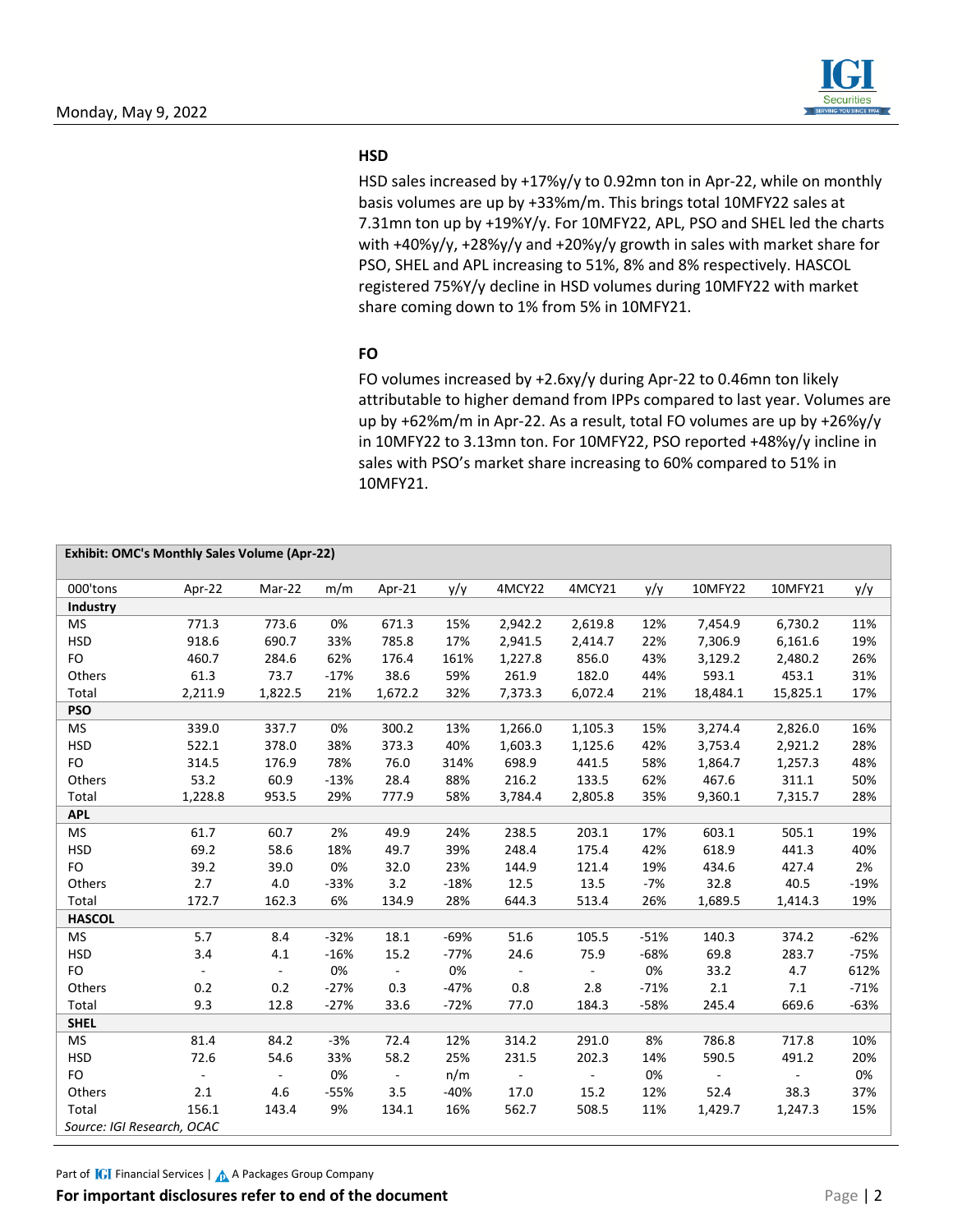

#### **Outlook**

MS sales are likely to remain strong as introduction of new vehicles by new entrants such as KIA & Hyundai is likely to keep demand strong. HSD sales are likely to remain elevated amid pick up in commercial activity however rise in grey market sales amid higher prices may keep volume growth muted in the short term. Unchanged domestic prices may provide some support to volumes till Jun-22. FO sales are likely to remain strong in coming months owing to higher demand from IPPs.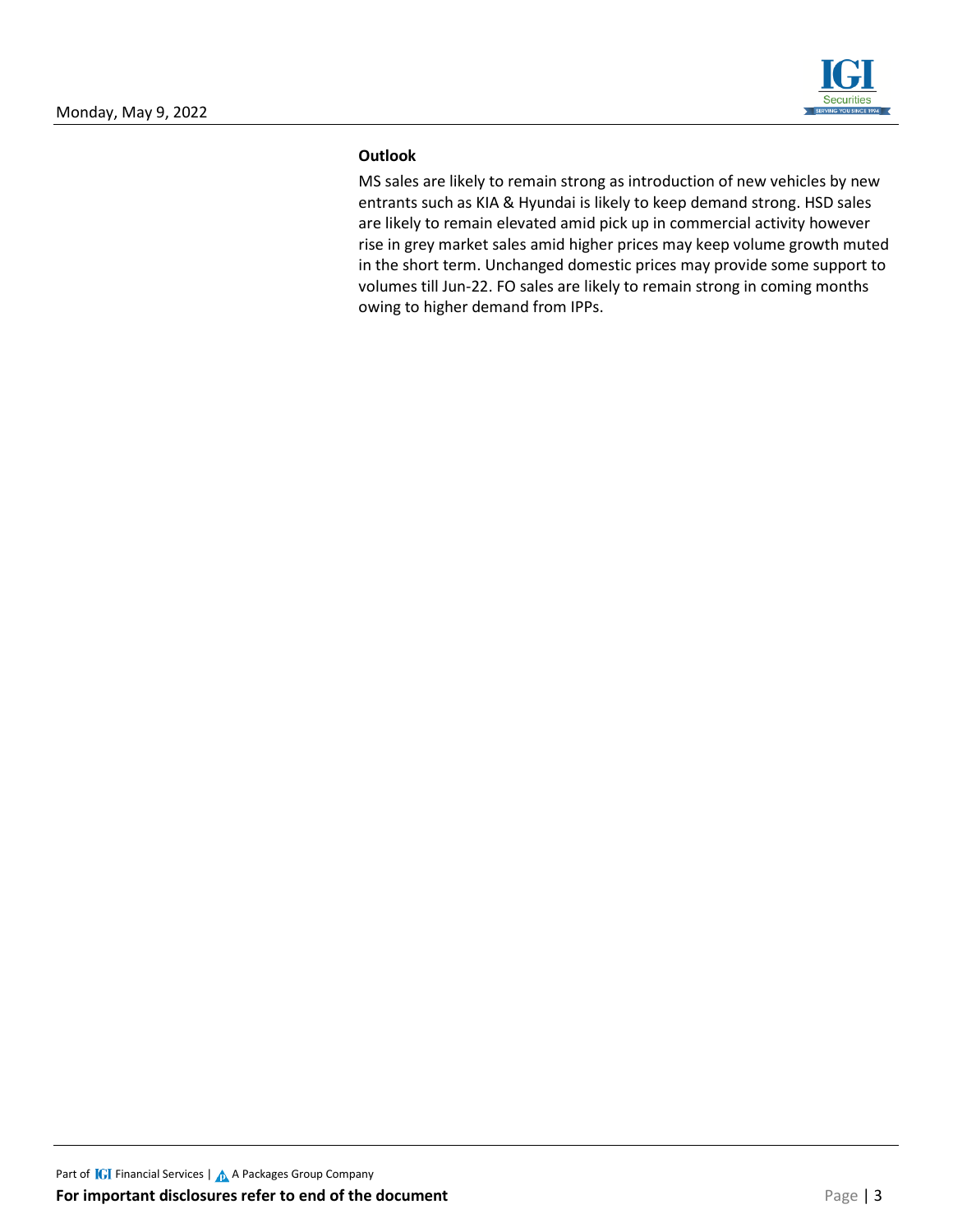

## **Important Disclaimer and Disclosures**

Research Analyst(s) Certification: The Research Analyst(s) hereby certify that the views about the company/companies and the security/ securities discussed in this report accurately reflect his or her or their personal views and that he/she has not received and will not receive direct or indirect compensation in exchange for expressing specific recommendations or views in this report. The analyst(s) is principally responsible for the preparation of this research report and that he/she or his/her close family/relative does not own 1% or more of a class of common equity securities of the following company/companies covered in this report.

Disclaimer: The information and opinions contained herein are prepared by IGI Finex Securities Limited and is for information purposes only. Whilst every effort has been made to ensure that all the information (including any recommendations or opinions expressed) contained in this document (the information) is not misleading or unreliable, IGI Finex Securities Limited makes no representation as to the accuracy or completeness of the information. Neither, IGI Finex Securities Limited nor any director, officer or employee of IGI Finex Securities Limited shall in any manner be liable or responsible for any loss that may be occasioned as consequence of a party relying on the information. This document takes no account of the investment objectives, financial situation and particular needs of investors, who shall seek further professional advice before making any investment decision. The subject Company (ies) is a client of the IGI Finex Securities Limited and IGI Finex Securities offers brokerage services to Subject Company (ies) on a regular basis, in line with industry practice. This document and the information may not be reproduced, distributed or published by any recipient for any purpose. This report is not directed or intended for distribution to, or use by any person or entity not a client of IGI Finex Securities Limited, else directed for distribution.

Rating system: IGI Finex Securities employs three tier ratings system, depending upon expected total return (return is defined as capital gain exclusive of tax) of the security in stated time period, as follows:

Recommendation Rating System

Buy if target price on aforementioned security (ies) is more than 10%, from its last closing price(s) Hold if target price on aforementioned security (ies) is in between -10% and 10%, from its last closing price(s) Sell if target price on aforementioned security (ies) is less than -10%, from its last closing price(s)

Risk: Investment in securities are subject to economic risk, market risk, interest rate risks, currency risks, and credit risks, political and geopolitical risks. The performance of company (ies) covered herein might unfavorably be affected by multiple factors including, business, economic, and political conditions. Hence, there is no assurance or guarantee that estimates, recommendation, opinion, etc. given about the security (ies)/company (ies) in the report will be achieved.

Basic Definitions and Terminologies used: Target Price: A price target is the projected price level of a financial security stated by an investment analyst or advisor. It represents a security's price that, if achieved, results in a trader recognizing the best possible outcome for his investment, Last Closing: Latest closing price, Market Cap.: Market capitalization is calculated by multiplying a company's shares outstanding by current trading price. EPS: Earnings per Share. DPS: Dividend per Share. ROE: Return on equity is the amount of net income returned as a percentage of shareholders' equity. P/E: Price rnings ratio of a company's share price to its per-share earnings. P/B: Price to Book ratio used to compare a stock's market value to its book value. DY: The dividend yield is dividend per share, divided by the price per share.

IGI Finex Securities Limited Research Analyst(s) Research Identity Number: BRP009 © Copyright 2022 IGI Finex Securities Limited